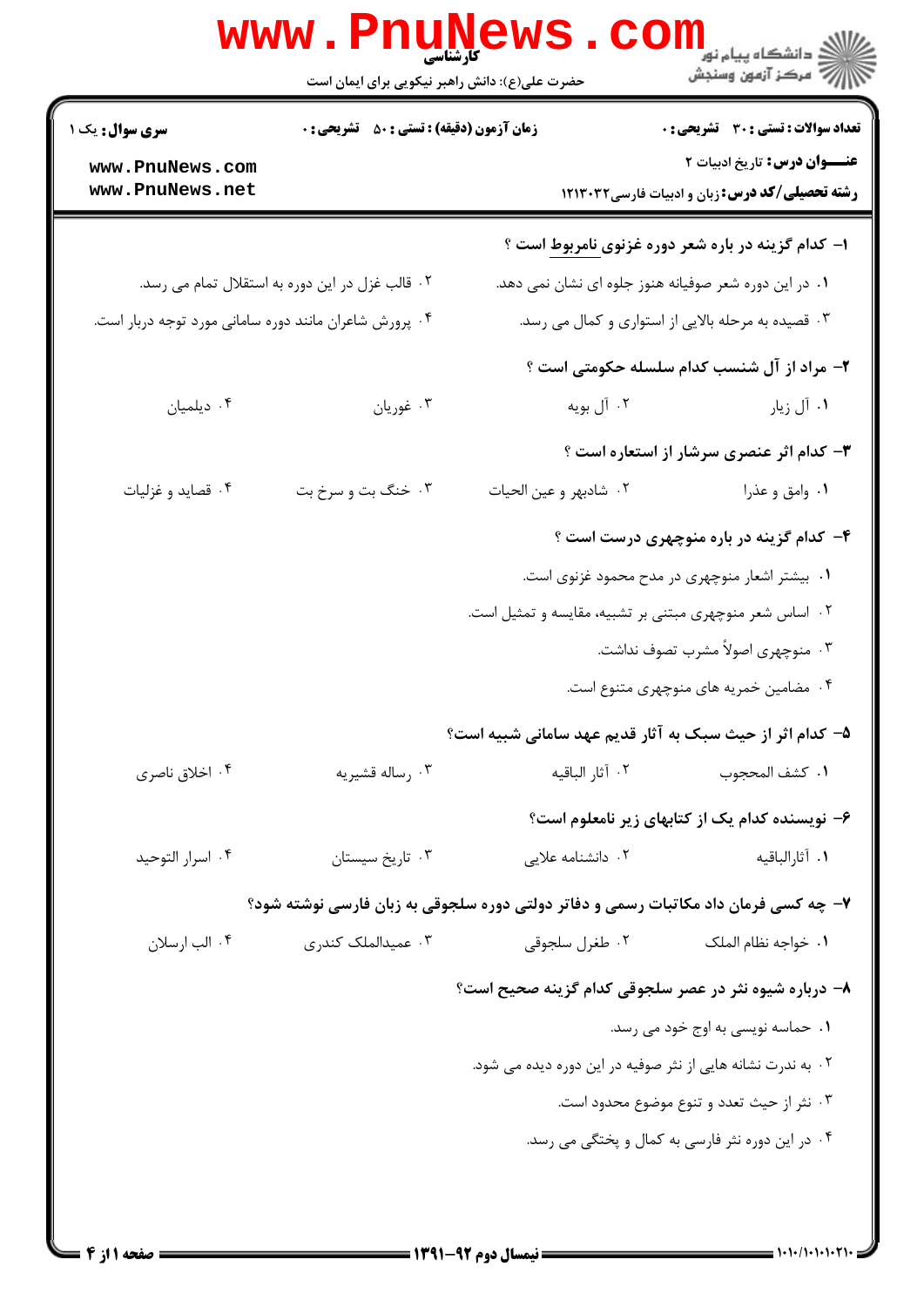|                                                                                | <b>www.PnuNews</b><br>کارشناسی<br>حضرت علی(ع): دانش راهبر نیکویی برای ایمان است |                                                            | ی دانشکاه پیام نور<br>ا∛ مرکز آزمون وسنجش                                                    |  |
|--------------------------------------------------------------------------------|---------------------------------------------------------------------------------|------------------------------------------------------------|----------------------------------------------------------------------------------------------|--|
| <b>سری سوال : ۱ یک</b>                                                         | <b>زمان آزمون (دقیقه) : تستی : 50 ٪ تشریحی : 0</b>                              |                                                            | <b>تعداد سوالات : تستي : 30 ٪ تشريحي : 0</b>                                                 |  |
| www.PnuNews.com<br>www.PnuNews.net                                             |                                                                                 |                                                            | <b>عنـــوان درس:</b> تاریخ ادبیات ۲<br><b>رشته تحصیلی/کد درس:</b> زبان و ادبیات فارسی۱۲۱۳۰۳۲ |  |
| ۹- مهمترین نکته ای که در شعر معزّی مورد توجه شاعران دوره های بعد بود،کدام است؟ |                                                                                 |                                                            |                                                                                              |  |
|                                                                                | ۰۲ قدرت او در مداحی                                                             |                                                            | ۰۱ توجه به استعاره های پیچیده                                                                |  |
|                                                                                | ۰۴ مهارت او درکاربرد فن و صنعت شعری                                             |                                                            | ۰۳ تخیل قوی شاعردر ارائه تصاویر شعری                                                         |  |
|                                                                                |                                                                                 |                                                            | ۱۰– ابوالعلای گنجوی استاد کدام شاعر بود؟                                                     |  |
| ۰۴ مجير                                                                        | ۰۳ نظامی                                                                        | ۰۲ انوري                                                   | ۰۱ خاقانی                                                                                    |  |
|                                                                                |                                                                                 | 11- از کتابهای زیر کدام کتاب با سه کتاب دیگر متفاوت است؟   |                                                                                              |  |
| ۴. قانون الملک                                                                 | ٠٣ پنجاه فصل                                                                    | ٠٢ سياستنامه                                               | ٠١ سيرالملوک                                                                                 |  |
|                                                                                |                                                                                 | ۱۲- غزالی کدام اثر را در باره شرح حال معنوی خود نوشته است؟ |                                                                                              |  |
| ۴. المستصفى                                                                    | ۰۳ المنحول                                                                      | ۰۲ الوجيز                                                  | ٠١. المنقذ من الضّلال                                                                        |  |
|                                                                                |                                                                                 |                                                            | ۱۳- ناسازگاری کدام شخص با خلیفه عباسی، ایران را گرفتار حمله مغول کرد؟                        |  |
| ۰۴ تاج الدين عليشاه                                                            | ۰۳ محمد خوارزمشاه                                                               | ٠٢ جلال الدين منكبرني                                      | ۰۱ طغرل بن ارسلان                                                                            |  |
|                                                                                |                                                                                 |                                                            | ۱۴- قراختاییان در چه عصری و در کجا حکمرانی می کردند؟                                         |  |
|                                                                                | ۰۲ عصر خوارزمشاهی در هرات                                                       |                                                            | ۰۱ عصر خوارزمشاهی در کرمان                                                                   |  |
|                                                                                | ۰۴ عصر مغول در شیراز                                                            |                                                            | ۰۳ عصر مغول در کرمان                                                                         |  |
|                                                                                |                                                                                 |                                                            | <b>۱۵</b> – کدام گزینه در باره «رشید وطواط» نادرست است ؟                                     |  |
| ۰۲ اشعار او بار احساسی عمیقی دارد.                                             |                                                                                 | ۰۱ توجه او به صنایع شعری چشمگیر است.                       |                                                                                              |  |
| ۰۴ از آثار او حدایق السحر در صنایع شعری است.                                   |                                                                                 |                                                            | ۰۳ در نظم و نثر فارسی و عربی مهارت داشت.                                                     |  |
|                                                                                |                                                                                 | ۱۶- چشمگیر ترین ویژگی شعر« سیف اسفرنگی» کدام است ؟         |                                                                                              |  |
| ۰۴ خودداری از مداحی                                                            | ۰۳ عاري بودن از اغراق                                                           | ۰۲ گرايش صوفيانه                                           | ٠١ طبيعت گرايي                                                                               |  |
|                                                                                |                                                                                 |                                                            | <b>۱۷- محتوا و مضمون کتاب« ذخیره خوارزمشاهی» در کدام گزینه آمده است؟</b>                     |  |
| ۰۴ نجوم                                                                        | ۰۳ طب                                                                           | ٠٢ ادبيات                                                  | ۰۱ تاريخ                                                                                     |  |
|                                                                                |                                                                                 |                                                            | 18− نويسنده كتاب«المعجم في معايير اشعار عجم» كيست؟                                           |  |
|                                                                                | ۰۲ شمس قیس رازی                                                                 |                                                            | ٠١ رشيدالدين وطواط                                                                           |  |
|                                                                                | ۰۴ فخر رازي                                                                     |                                                            | ۰۳ سید اسماعیل جرجانی                                                                        |  |
|                                                                                |                                                                                 |                                                            |                                                                                              |  |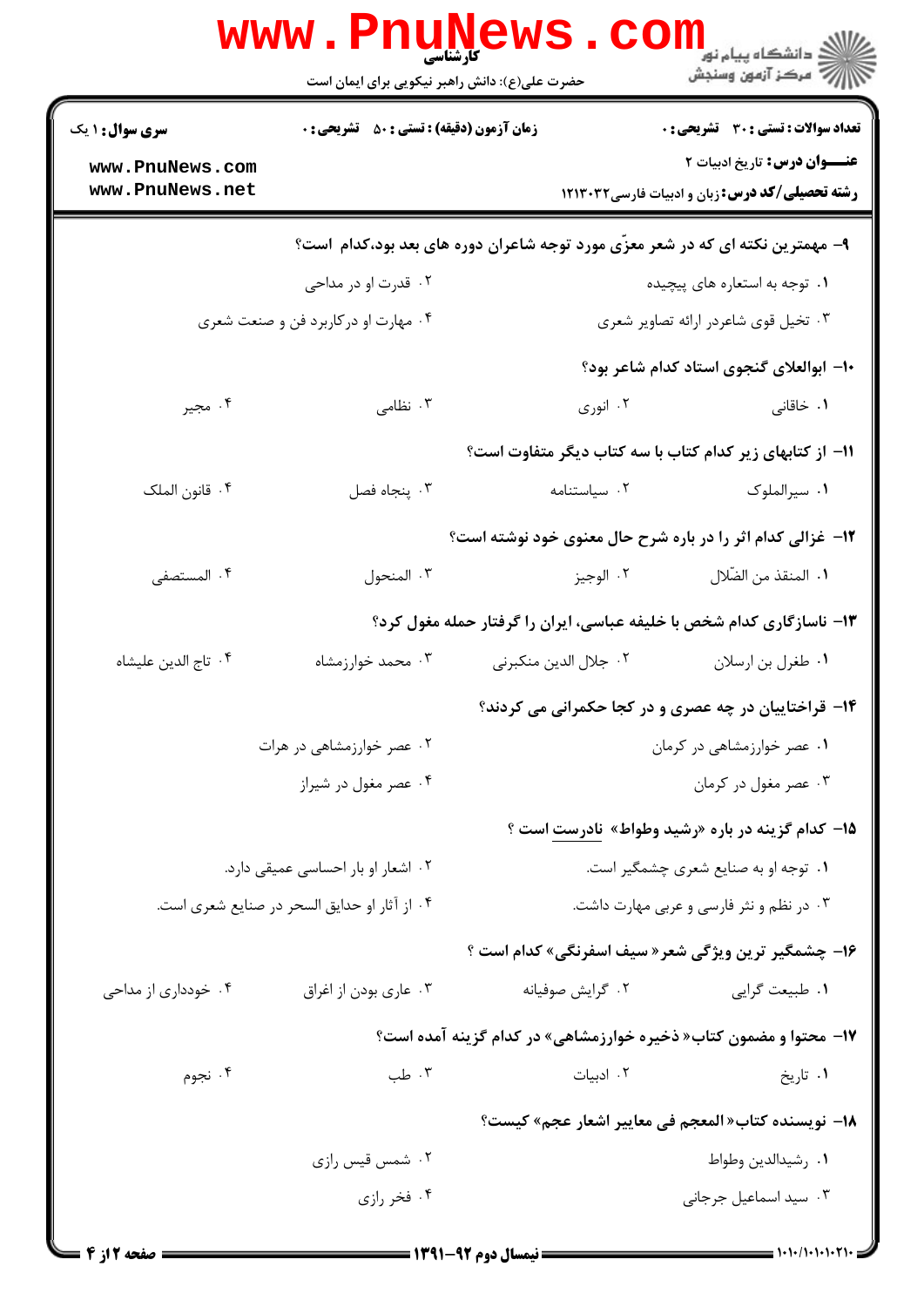|                                    | www . Pni<br><b>۔ کارشناسی</b><br>حضرت علی(ع): دانش راهبر نیکویی برای ایمان است |                     | ڪ دانشڪاه پيا <sub>م</sub> نور<br><mark>ر</mark> 7 مرڪز آزمون وسنڊش                           |
|------------------------------------|---------------------------------------------------------------------------------|---------------------|-----------------------------------------------------------------------------------------------|
| <b>سری سوال : ۱ یک</b>             | <b>زمان آزمون (دقیقه) : تستی : 50 ٪ تشریحی : 0</b>                              |                     | <b>تعداد سوالات : تستي : 30 ٪ تشريحي : 0</b>                                                  |
| www.PnuNews.com<br>www.PnuNews.net |                                                                                 |                     | <b>عنـــوان درس:</b> تاریخ ادبیات ۲<br><b>رشته تحصیلی/کد درس:</b> زبان و ادبیات فارسی ۱۲۱۳۰۳۲ |
|                                    |                                                                                 |                     | ۱۹– خانان مغول به کدام یک از موضوعات زیرعلاقه وافری داشتند؟                                   |
| ۰۴ ترجمه به زبان مغولی             | ۰۳ آثار حماسی و مذهبی                                                           | ۰۲ تاریخ نویسی      | ۰۱ شعر و موسیقی                                                                               |
|                                    |                                                                                 |                     | ۲۰- عراقی کدام اثر را در برابر سوانح العشاق نوشته است؟                                        |
| ۰۴ لمعات                           | ۰۳ ده نامه                                                                      | ٢. اصطلاحات الصوفيه | ۰۱ عشاق نامه                                                                                  |
|                                    |                                                                                 |                     | <b>۲۱</b> - کدام گزینه از شاعران معروف دوره مغول است؟                                         |
| ۰۴ نعمت الله ولي                   | ۰۳ انوري ابيوردي                                                                | ۰۲ امیر خسرو دهلوی  | ٠١. ابوسعيد ابوالخير                                                                          |
|                                    |                                                                                 |                     | <b>3۲- معروف ترین شرح گلشن راز کدام است</b> ؟                                                 |
|                                    | ۰۲ شرح داعی شیرازی                                                              |                     | ٠١. شرح نعمت الله ولي                                                                         |
|                                    | ۰۴ شرح لاهيجي                                                                   |                     | ۰۳ شرح امین الدوله تبریزی                                                                     |
|                                    |                                                                                 |                     | ٢٣- موضوع كتاب «تنسوخ نامه ايلخاني» چيست ؟                                                    |
|                                    | ۰۲ صفات جواهر و سنگها                                                           |                     | ٠١ شرح احوال مشايخ صوفيه                                                                      |
|                                    | ۰۴ حکمت و اخلاق                                                                 |                     | ۰۳ تاريخ ايلخانيان                                                                            |
|                                    |                                                                                 |                     | ۲۴− موضوع و نویسنده کتاب« لباب الالباب» به ترتیب در کدام گزینه آمده است؟                      |
| ٠٢ تاريخ مغول ، رشيدالدين فضل الله |                                                                                 |                     | ۰۱ شرح مثنوي معنوي، سلطان ولد                                                                 |
| ۰۴ علم ونطق ، بابا افضل كاشاني     |                                                                                 |                     | ۰۳ شرح احوال شاعران، محمد عوفي                                                                |
|                                    |                                                                                 |                     | ۲۵– شاه شیخ ابو اسحاق از کدام خاندان حکومتی است؟                                              |
| ۰۴ سربداران                        | ۰۳ آل مظفر                                                                      | ۰۲ آل اینجو         | ۰۱ آل جلاير                                                                                   |
|                                    |                                                                                 |                     | ۲۶- خواجوی کرمانی گزیده اشعار خود را چه نامیده است؟                                           |
| ۰۴ بدايع الجمال                    | ۰۳ کمال نامه                                                                    | ۰۲ سبع المثاني      | ٠١. مفاتيح القلوب                                                                             |
|                                    |                                                                                 |                     | ٢٧- شهرت ابن يمين در سرايش چه نوع شعري است؟                                                   |
| ۰۴ قطعه                            | ۰۳ غزل                                                                          | ۰۲ مثنوی            | ۰۱ قصیده                                                                                      |
|                                    |                                                                                 |                     | <b>38- جامی کدام اثر را به شیوه حدیقه سنایی سروده است</b> ؟                                   |
| ۰۴ سبحه الابرار                    | ٠٣ سلسله الذّهب                                                                 | ۰۲ لوامع            | ۰۱ سلامان و ابسال                                                                             |
|                                    |                                                                                 |                     |                                                                                               |